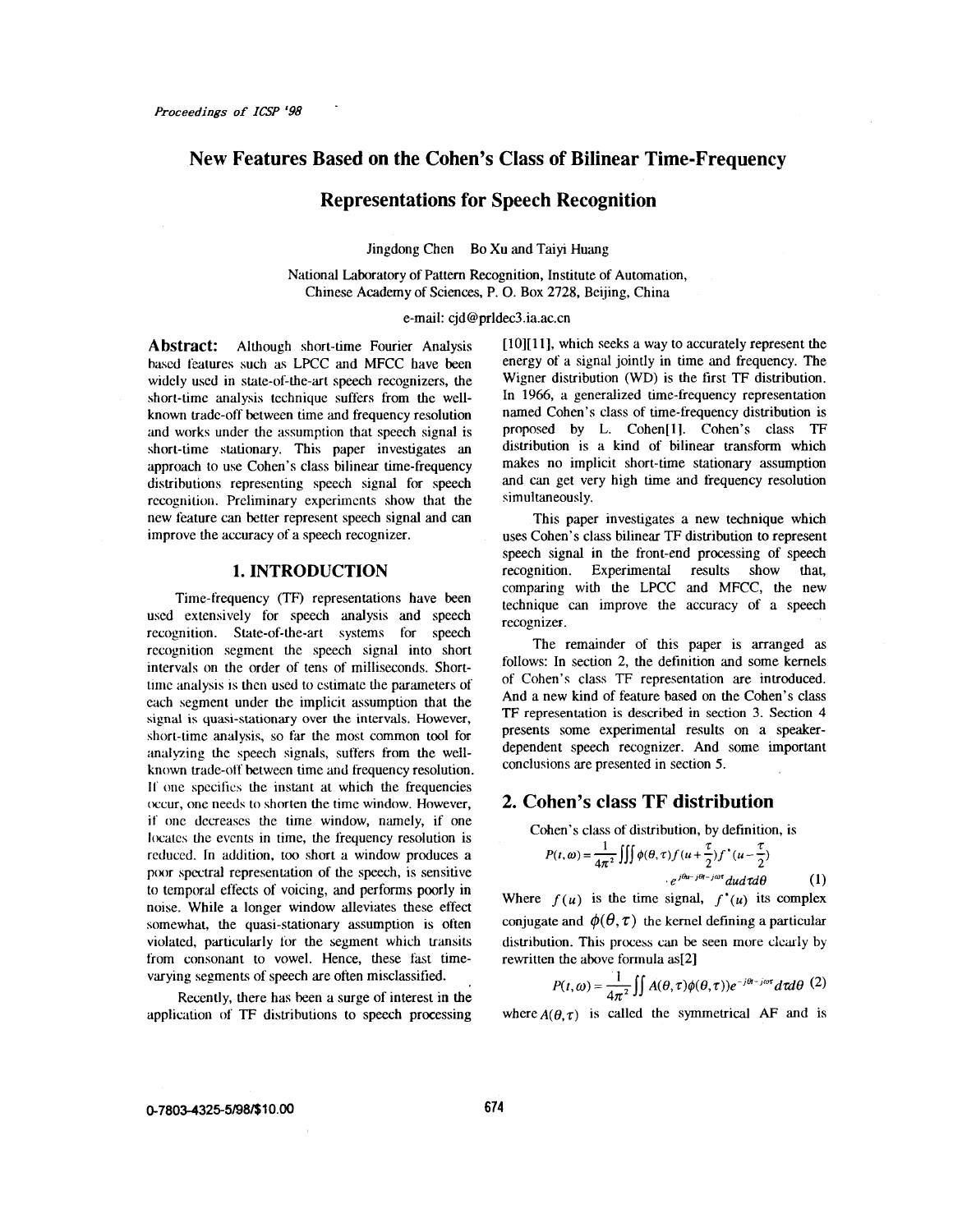given by

$$
A(\theta, \tau) = \int f(t + \frac{\tau}{2}) f^*(t - \frac{\tau}{2}) e^{i\theta} dt
$$
 (3)

*(2)* and *(3)* indicate that Cohen's class of distribution can be interpreted as the **2-D** Fourier Transform of a weighted version of the ambiguity function (AF) of the signal to be analyzed.

The kernel  $\phi(\theta, \tau)$  may depend on the signal  $f(t)$ , but if it is independent of the signal, the TFD is said to have a bilinear structure of the signal. Different choices for the kernel function  $\phi(\theta, \tau)$  yields different TFD's. For example, if a kernel is taking a constant value, say 1, i. e.

$$
\phi(\theta, \tau) = 1 \tag{4}
$$

With this choice of kernel, a well-known TFD called Wigner distribution (WD) is yielded. The WD satisfies a long list of desirable properties *[3],* such as it meets marginal conditions, i. e.

P1. 
$$
\int_{-\infty}^{\infty} P(t, \omega) d\omega = |s(t)|^2
$$
 (5)

P2. 
$$
\int_{-\infty}^{\infty} P(t, \omega) dt = |s(\omega)|^2
$$
 (6)

The WD has the ability to provide simultaneous high resolutions in time and frequency axes which exceeds that of the short time Fourier method, thus avoid the TF resolution tradeoff that post on the short-time analysis technique. However. When the WD is used to analyze speech signal or some other **kinds** of multicomponent signals, it produces cross-terms between two frequency components at different locations in the time-frequency plane, which are difficult to interpret. To suppress cross-terms, many other kinds of kernels are proposed, such as Choiwilliams kernel<sup>[4]</sup>.

$$
\phi(\theta, \tau) = e^{-\theta^2 \tau^2 / \sigma} \tag{7}
$$

Where  $\sigma$  is a free parameter that is used to control the mounts of cross-terms. If this parameter is chosen appropriately, die cross-terms may reduce to some extent, but it can not eliminate the problem entirely.

In addition to the time and frequency marginal conditions and cross-terms, it is desired that the TFR meets some other desired properties. Some of these properties are:

P3. Energy conservation

- P4. Real-valued
- **PS.** Translation covariance

 $\mathcal{L}^{\pm}$ 

- P6. Dilation covariance
- P7. Wide-sense support conservation

P8. Instantaneous frequency concentration

p9. Perfect localization on linear chirp signals

PIO. Nonnegative

About the details, readers may refer to **[l].** Many works have shown that a Cohen's class distribution with bilinear structure does not simultaneously satisfy the properties described above. For example, if it meets the property of nonnegative (PlO), it will not satisfy the two marginal conditions (Pl, **E),** which means that the Cohen's class bilinear distribution are not true distributions. But we still use "distribution" as commonly used in the literature.

In this paper, besides the Wigner and Choiwilliams distributions, several other distributions are also selected to provide better representation of speech signal and improve the accuracy of the speech recognition system. They are:

1. Margenau-Hill distribution (MH) **[5]** 

$$
\phi(\theta, \tau) = \cos(\pi \theta \tau) \tag{8}
$$

*2.* Compound distribution [6]

$$
\phi(\theta, \tau) = \exp(-2\pi^2 \theta^2 \tau^2 / \sigma^2) \cos(2\pi \beta \theta \tau)
$$
 (9)

where  $\sigma$  and  $\beta$  are two free parameters used to control the cross-terms of the distribution.

*3.* Bessel distribution ['?I

$$
\phi(\theta, \tau) = \frac{J_1(2\pi\alpha\theta\tau)}{2\pi\alpha\theta\tau}
$$
\n(10)

Where  $J_1(\cdot)$  is the first kind Bessel function of order one,  $\alpha$  is a positive scaling factor.

4. XY distribution **[8]** 

$$
\phi(\theta, \tau) = \frac{g(\theta, \tau)}{1 + \alpha \theta^2 \tau^2}
$$
\n(11)

Where  $g(\theta, \tau)$  is a radially non-increasing function and  $\alpha$  is a free parameter which controls the spread of the kernel function.

**S.** Gaussian distribution [8]

$$
\phi(\theta, \tau) = g(\theta, \tau) [e^{\alpha n \theta^2} + e^{-\beta n \tau^2}]^{1/n}
$$
 (12)

Where  $g(\theta, \tau)$  is also a radially non-increasing function and  $\alpha$  and  $\beta$  are free parameters which control the spread of the kernel function, and *n*  controls the flatness of the kernel along the axes.

### **3. Temporal cepstrum**

For the use of Cohen's class of Bilinear TF distribution in speech recognition, a new feature called temporal cepstrum is introduced in this section. The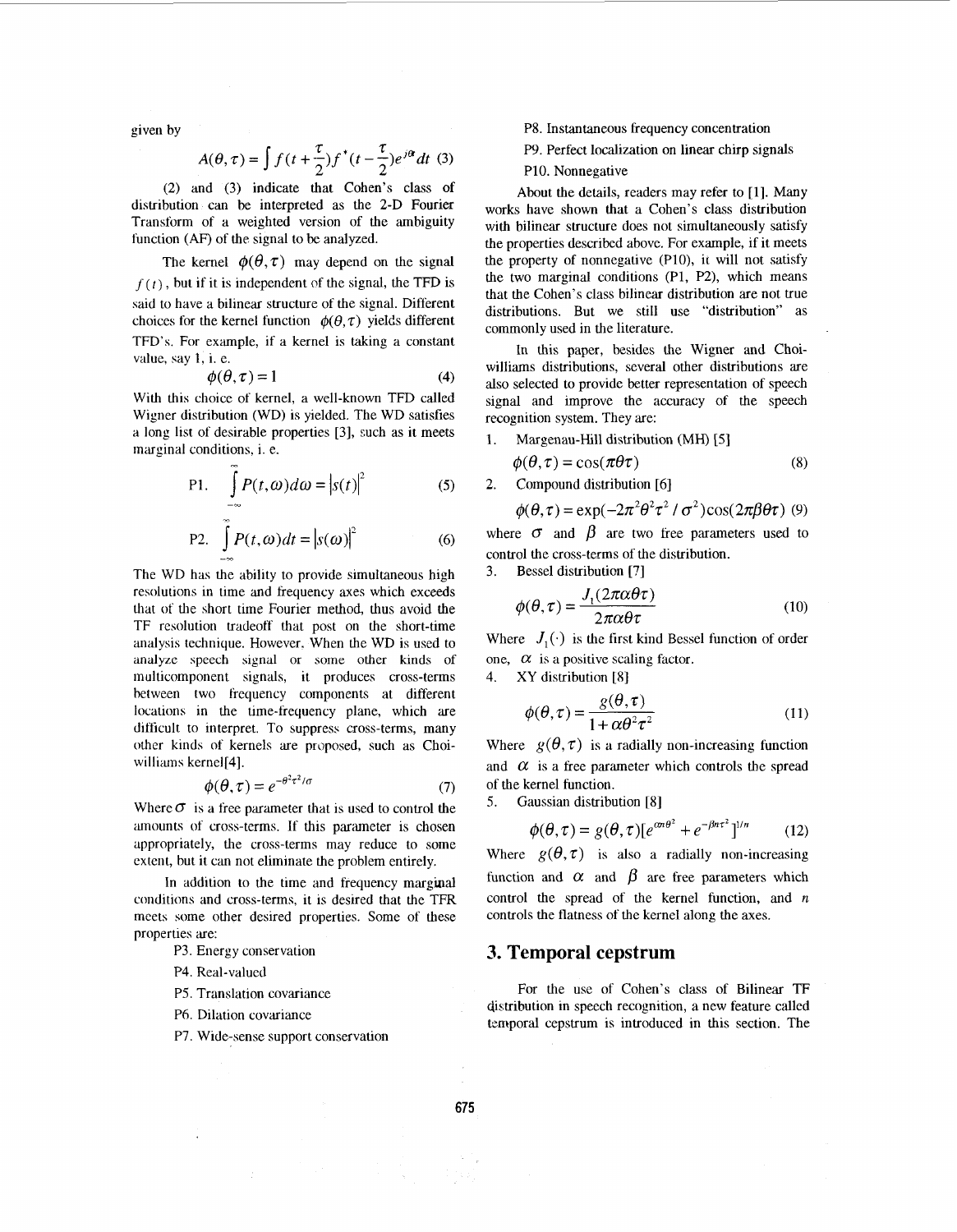procedure of the new feature is shown as follows.



For input speech signal, we first estimated its Bilinear TF distribution by using the kernels described above. And for each time of interest, a mel-scale triangle filterbank is used to smooth a slice of the TFD estimated. The log operation is then applied to the magnitude of the TFD, which has been revealed to have at least two effects, one is for compressing the dynamic range of the TFD, and another is to change the multiplicative components in the spectral domain into additive ones in the log-spectral domain. And finally, several slices of TFD combined together, a two dimensional discrete cosine transform (TDCT) is used to decorrelate the log-TFD to allow the subsequent statistical model to use diagonal matrix, and it also has the effect of compressing the log-TFD into lower-order coefficients.

## 4. experiments

The experiments have been performed to evaluate the recognition performance by using the new acoustic parameter. For comparison, the recognition results based on the MFCC are also presented.

The database used is spoken in mandarin. It consists of 190 isolated words spoken by five male speakers (m1,m2,m3,m4,m5) and one female speaker (f1). For each speaker, each word is uttered seven times. The database is originally recorded through a telephone switch and is sampled at 8KHz. For the utterances of each word, the first five ones are recorded with a telephone channel, and another two utterances are sampled with two other different telephone channels. In our experiments, the first five utterances of each word are used for training the HMM models, and another two utterances are for testing.

The speech recognizer is a speaker-dependent one which is based on continuous density HMM using whole word models. Models are left-to-right with no state transitions. Eight states are used for each model. The training iteration begins with uniformly probabilistic models.

To estimate the MFCC, the speech is segmented into frames of 48ms (384 samples) with 24ms overlap.

The data is preprocessed using a 48ms Hamming window and preemphasized with a factor of 0.97. In temporal cepstrum estimation, we still segment the speech signal into frames of 48ms but with 42ms overlap. A slice of TFD is estimated every 6ms. And Four slices of TFD combined together, we use a TDCT to decorrelate the log-TFD into 12 cepstral coefficients.

The experimental results are shown in Table I, Table II, Table III and Table IV respectively.

| <b>Baseline</b>                                     | Word error rate |  |  |
|-----------------------------------------------------|-----------------|--|--|
| MFCC                                                | 11.6%           |  |  |
| Table I. The baseline performance of the recognizer |                 |  |  |

(Speaker is m1)

| Distribution  | Word error rate | <b>Error</b> reduction |
|---------------|-----------------|------------------------|
| Wigner        | 11.1%           | 4.3%                   |
| Choi-Williams | 10.0%           | 13.8%                  |
| MН            | 10.5%           | 9.9%                   |
| Compound      | 8.9%            | 23.3%                  |
| Bessel        | 8.4%            | 27.6%                  |
| ХY            | 8.4%            | 27.6%                  |
| Gaussian      | 8.9%            | 23.3%                  |

Table II. The performance for different kernels (Speaker is m1)

| <b>Baseline</b>                                       | Word error rate |  |
|-------------------------------------------------------|-----------------|--|
| MFCC.                                                 | 8.4%            |  |
| Table III. The baseline performance of the recognizer |                 |  |

(The speaker is f1)

| Distribution                                    | Word error rate | Error reduction |
|-------------------------------------------------|-----------------|-----------------|
| Wigner                                          | 7.9%            | 6.0%            |
| Choi-Williams                                   | 6.8%            | 19.0%           |
| MН                                              | 6.8%            | 19.0%           |
| Compound                                        | 6.3%            | 25.0%           |
| Bessel                                          | 5.8%            | 31.0%           |
| XY                                              | 5.3%            | 36.9%           |
| Gaussian                                        | 5.8%            | 31.0%           |
| Table IV. The performance for different kernels |                 |                 |

#### (The speaker is f1)

From the results, it can been seen that the use of Cohen's class of bilinear TF distribution can improve the accuracy of the speech recognizer. However, for different kernels, the improvements are different. Upto-date, we have not found theoretical rules that can be used to determine which kernel is better. Perhaps, this is one of the most important concentration in our recent future work.

For each kernel, if the free parameter is changed, the recognition performance may be different. For Choi-williams kernel, the free parameter is tested with